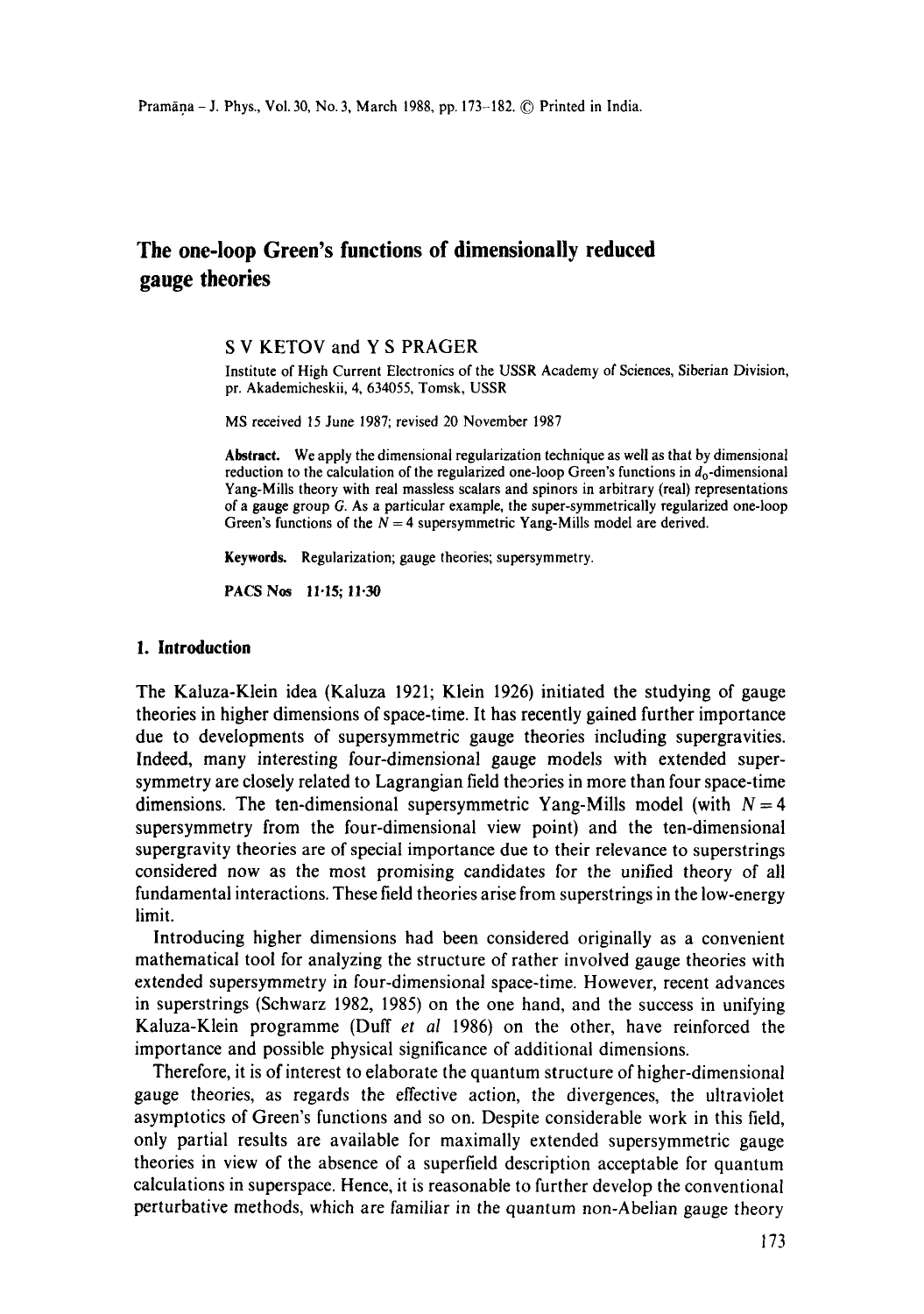(Slavnov and Faddeev 1978; Voloshin and Ter-Martirosyan 1984 and references therein), to apply them in the framework of d-dimensional (supersymmetric) Yang-Mills theory with an arbitrary d.

In the context of supersymmetric theories we encounter the problem of supersymmetric regularization, because conventional dimensional regularization seems to be in contradiction with supersymmetry. Nevertheless, Townsend and Nieuwenhuizen (1979), and Sezgin (1980) have shown in an explicit two-loop calculation that conventional dimensional regularization respects supersymmetry Ward identities in the Wess-Zumino model (Wess and Zumino 1974). However, if spin-I fields are involved, the  $N = 1$ ,  $d_0 = 4$  supersymmetric Yang-Mills theory requires a modified version of dimensional regularization. Indeed, the number of bosonic and fermionic degrees of freedom depends on  $d$  in different ways, so this may be a source of potential discrepancies if usual dimensional regularization technique is used.

To maintain the supersymmetry Ward identities in quantum theory, Siegel (1979) (Siegel and Nieuwenhuizen 1980) has proposed a modified version of dimensional regularization based on dimensional reduction, which was proved to preserve the Ward identities of both supersymmetry and gauge invariance up to the second loop level in four space-time dimensions (Capper *et al* 1980). The difficulties in higher loop-orders were discussed by Avdeev *et al* (1981).

The dimensional reduction technique proposed by Siegel is based on analytically continuing only the number of coordinates and momenta, but not the number of components of the fields. This technique was subsequently termed the supersymmetric dimensional regularization by dimensional reduction (SRDR). In four dimensions, SRDR was applied to calculate the 3-loop  $\beta$ -functions in the N-extended supersymmetric Yang-Mills theories (Avdeev *et al* 1980; Avdeev and Tarasov 1982).

Our work is devoted to the calculation of the one-loop Green's functions in the  $d_0$ -dimensional (super) Yang-Mills theory, regularized by a continuation to d-dimensions\*. We also consider the massless real scalar and spinor matter fields in arbitrary (real) representations of a compact and semi-simple Lie group G for a greater completeness of the results, primarily keeping in mind the applications to the supersymmetric models. We employ both conventional dimensional regularization (DR) and SRDR to facilitate the comparison of these approaches. This clearly shows that SRDR is a viable alternative to dimensional regularization in ordinary Yang-MiUs theories. As an example of application of SRDR, we calculate the supersymmetrically regularized one-loop Green's functions in the  $N = 4$  supersymmetric Yang-Mills model (SSYM), which emerges as the low-energy approximation to the open superstring. SRDR does not violate the Ward identities of supersymmetry, even when the supersymmetry is explicitly broken by the gauge fixing, whereas conventional dimensional regularization does.

## **2. DR and SRDR in multi-dimensional non-supersymmetric gauge theories and the one-loop two-point Green's functions**

In this section we consider  $d_0$ -dimensional non-Abelian gauge theory with the total Lagrangian in accordance with Faddeev-Popov quantization prescription and

<sup>\*</sup>We use throughout this paper *"'d'"* to designate the formally continuous number of space-time dimensions, whilst " $d_0$ " takes only the positive integer values of d.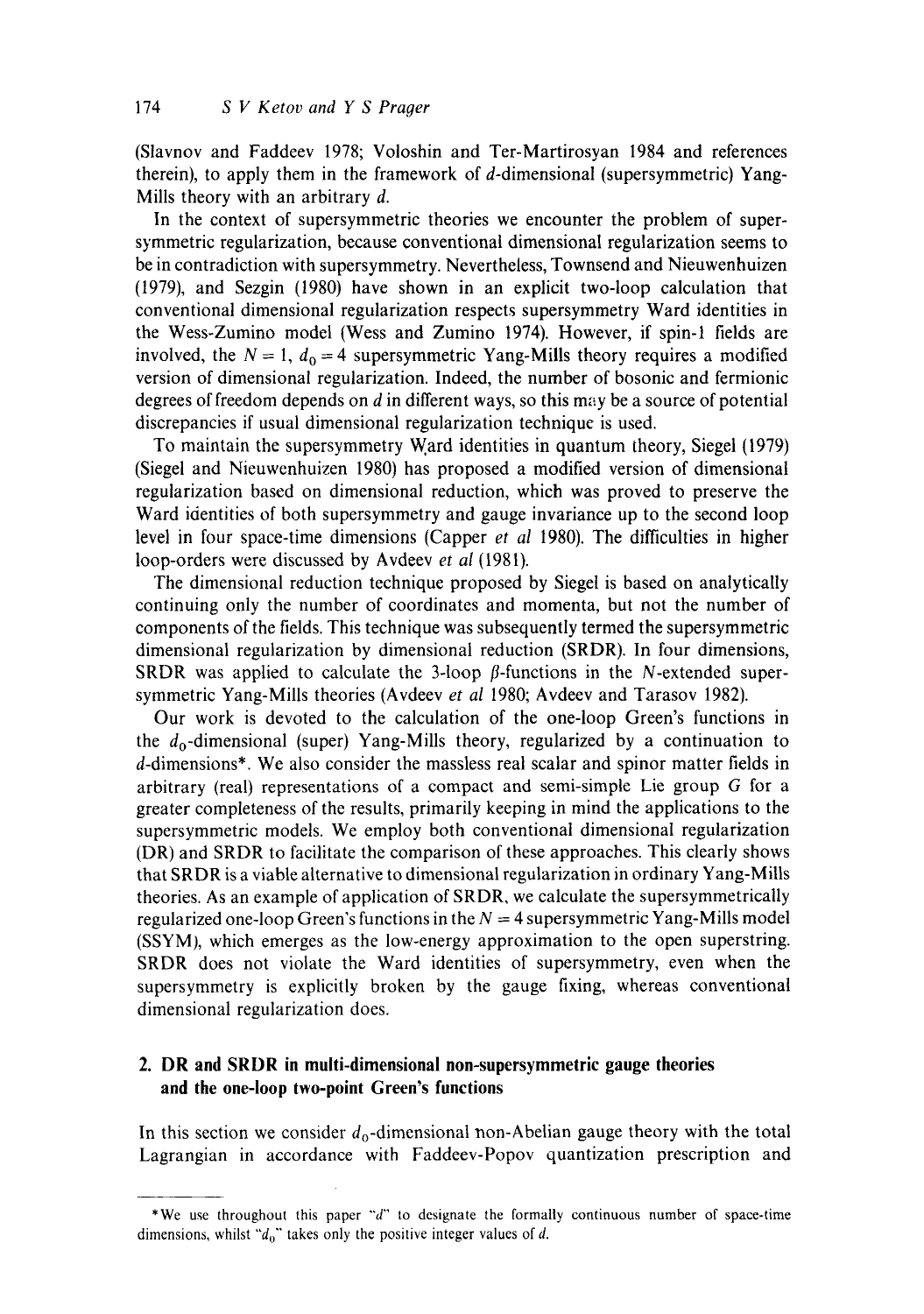compare SRDR technique with that of conventional DR. The Lagrangian density is given by

$$
L_{\mathcal{B}} = -\frac{1}{4} F_{\mu\nu}^a F^{\mu\nu a} + \frac{1}{2\alpha} (\partial_{\mu} A^{\mu a})^2 + \bar{c}^a \partial^{\mu} (\partial_{\mu} \delta^{ab} + f^{acb} A_{\mu}^c) c^b
$$
  
+  $\frac{1}{2} (\partial_{\mu} \Phi^A + A_{\mu}^a T^{aAB} \Phi^B)^2$ , (1)

where we have introduced the following notations

$$
F_{\mu\nu}^{a} = \partial_{\mu}A_{\nu}^{a} - \partial_{\nu}A_{\mu}^{a} + f^{abc}A_{\mu}^{b}A_{\nu}^{c},
$$
  
\n
$$
f^{adc}f^{bdc} = \delta^{ab}G,
$$
  
\n
$$
(T^{a}T^{a})^{AB} = C_{1}\delta^{AB},
$$
  
\n
$$
\text{tr}(T^{a}T^{b}) = C_{2}\delta^{ab}.
$$
  
\n(2)

*f*<sup>abc</sup> are the totally antisymmetric structure constants of the underlying gauge group G,  $\{T^a\}$  are the (antisymmetric) generators of a real representation of G, by which the real scalars  $\Phi^A$  transform. The gauge fixing term and the corresponding ghost term in (1) have been chosen in  $\alpha$ -gauge ( $\alpha = \gamma - 1$ ) to give a vector propagator of the form

$$
D_{\mu\nu}^{ab}(p) = -i\delta^{ab}\frac{\eta_{\mu\nu}p^2 - \gamma p_{\mu}p_{\nu}}{p^4}.
$$
 (3)

The flat  $d_0$ -dimensional space-time is assumed to be Minkowski space with signature  $\eta_{\mu\nu} = \text{diag}( +, -, \dots, - ).$ 

Introducing real (Majorana) fermions gives rise to the restrictions on  $d_0$ : the  $d_0$ -dimensional Minkowski space-time admits Majorana spinors if and only if  $d_0 = 2$ ; 4 ( $mod 8$ ). Under this condition we can add to  $(1)$  the fermion contribution as follows

$$
L_F = \frac{1}{2}i\bar{\psi}^{\mathcal{Q}}\gamma^{\mu}(\partial_{\mu}\psi^{\mathcal{Q}} + A_{\mu}^a R^{a\mathcal{Q}T}\psi^T) + \frac{1}{2}i\bar{\psi}^{\mathcal{Q}}[N_A^{\mathcal{Q}T} + i\gamma_{d_0+1} P_A^{\mathcal{Q}T}]\Phi^A\psi^T,
$$
\n(4)

where both minimal and Yukawa-type couplings appear. Of course, the latter are supposed to be consistent with gauge invariance.  $\{R^a\}$  are just the (antisymmetric) generators of a real representation of G:

$$
(R^a R^a)^{ST} = R_1 \delta^{ST},
$$
  
tr
$$
(R^a R^b) = R_2 \delta^{ab}.
$$
 (5)

To set the notations, let us define also

$$
(N_A N_A)^{RT} = N_1 \delta^{RT},
$$
  
tr(N\_A N\_B) = N\_2 \delta\_{AB}. (6)

The  $d_0$ -dimensional gamma matrices satisfy the usual equations

$$
\{\gamma_{\mu}, \gamma_{\nu}\} = 2\eta_{\mu\nu},
$$
  
tr $(\gamma_{\mu}\gamma_{\nu}) = 2^{d_0/2}\eta_{\mu\nu},$   
 $\gamma_{d_0+1}^2 = 1.$  (7)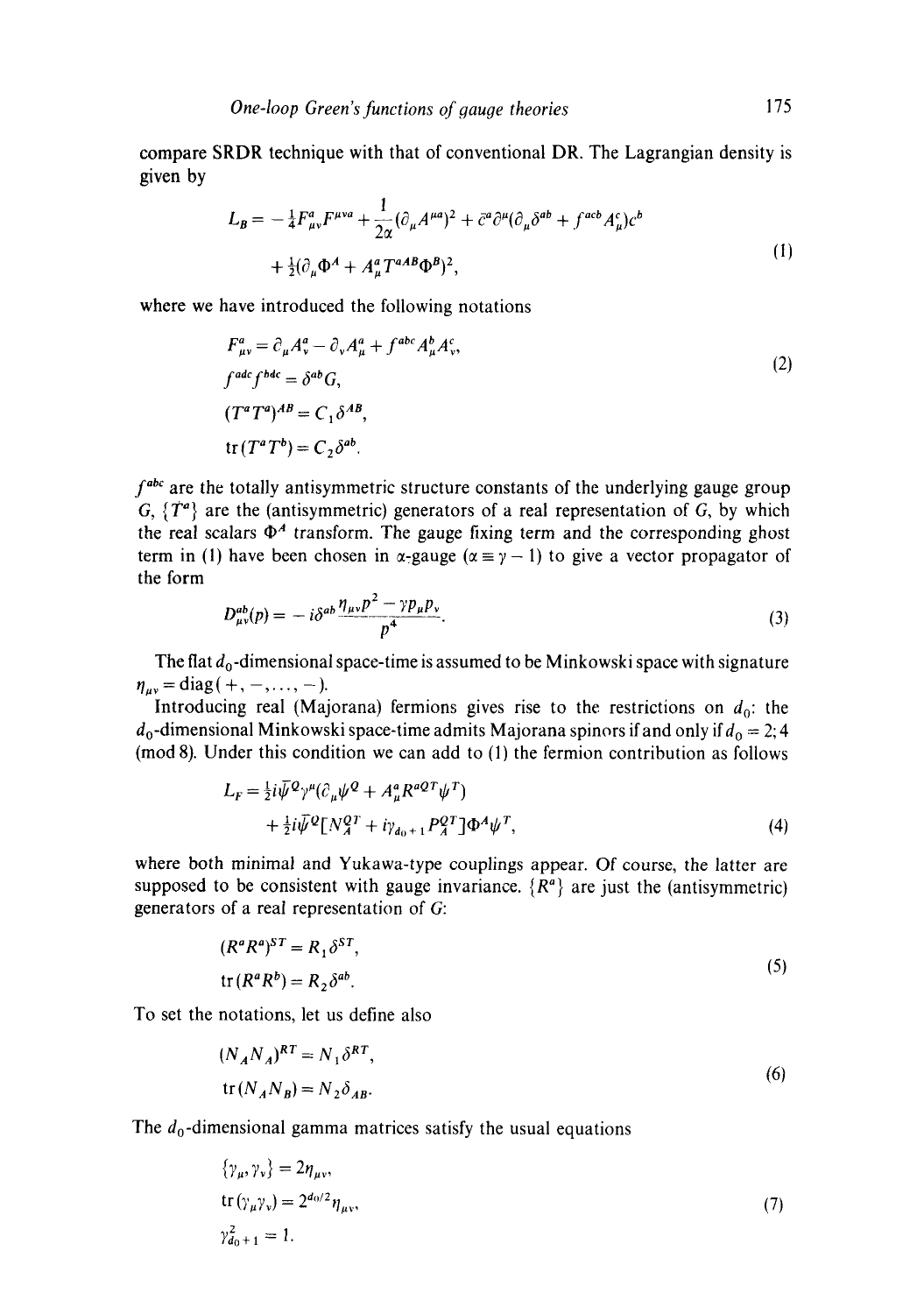#### 176 *S V Ketov and Y S Prager*

The Feynman rules, which are needed in quantum perturbation theory, are easily read off from (1) and (4) in a standard way. As regards the one-loop Yang-Mills field two-point Green's function, one needs to calculate the contributions, which can be represented diagrammatically as follows

$$
\langle A_{\mu} A_{\nu} \rangle_{1\text{-loop}} = D_{\mu\rho}(p) \Pi_{\rho\lambda}(p) D_{\lambda\nu}(p) \tag{8}
$$
\n
$$
= \int_{\mathbf{R}+\mathbf{p}}^{\mathbf{p}} \mathbf{P}_{\mu\rho}(p) \Pi_{\rho\lambda}(p) D_{\lambda\nu}(p) \tag{8}
$$
\n
$$
+ \int_{\mathbf{R}+\mathbf{p}}^{\mathbf{p}} \mathbf{P}_{\mu\rho}(p) \mathbf{P}_{\mu\rho}(p) \tag{8}
$$
\n
$$
+ \int_{\mathbf{R}+\mathbf{p}}^{\mathbf{p}} \mathbf{P}_{\mu\rho}(p) \mathbf{P}_{\mu\rho}(p) \tag{8}
$$

where each graph displays the contribution of Yang-Mills selfinteractions, ghosts, scalar and spinor minimal couplings, respectively. For example, the first graph in (8) can be reduced to the calculation of the following integral:

$$
\Pi_{\mu\nu}^{(A)ab}(p) = \frac{1}{2}G\delta^{ab} \int \frac{d^d k}{(2\pi)^d} \left\{ \eta_{\mu\rho}(p+k)_{\lambda} + \eta_{\rho\lambda}(p-2k)_{\mu} + \eta_{\mu\lambda}(k-2p)_{\rho} \right\}
$$
  
 
$$
\times \frac{1}{(p-k)^4 k^4} (\eta_{\rho\alpha}k^2 - \gamma k_{\rho}k_{\alpha}) [\eta_{\lambda\beta}(p-k)^2 - \gamma(p-k)_{\lambda}(p-k)_{\beta}]
$$
  
 
$$
\times \left\{ \eta_{\nu\alpha}(k+p)_{\beta} + \eta_{\nu\beta}(k-2p)_{\alpha} + \eta_{\alpha\beta}(p-2k)_{\nu} \right\}. \tag{9}
$$

DR implies consideration of all the fields and the operators referred to the d-dimensional space-time. By making use of the Feynman reparametrization formulae

$$
\frac{1}{a_1 \cdots a_n} = \int_0^1 dz_1 \cdots \int_0^1 dz_n \frac{(n-1)!\delta(1-z_1-\cdots-z_n)}{[a_1z_1+\cdots+a_nz_n]^n}
$$
(10)

in rewriting the denominators, appropriately changing the integration variables and applying the integration formulae obtained via Wick rotation in the complex  $k^0$ -plane (all the operations are the standard ones)

$$
\int \frac{(k^2)^m d^n k}{[k^2 + p^2 z (1 - z)]^l} = \frac{i\pi^{n/2}}{\Gamma(\frac{n}{2})} (-1)^{m+l} [-p^2 z (1 - z)]^{m+\frac{n}{2}-l}
$$
\n
$$
\times \frac{\Gamma(m+\frac{n}{2}) \Gamma(l-\frac{n}{2}-m)}{\Gamma(l)},
$$
\n(11)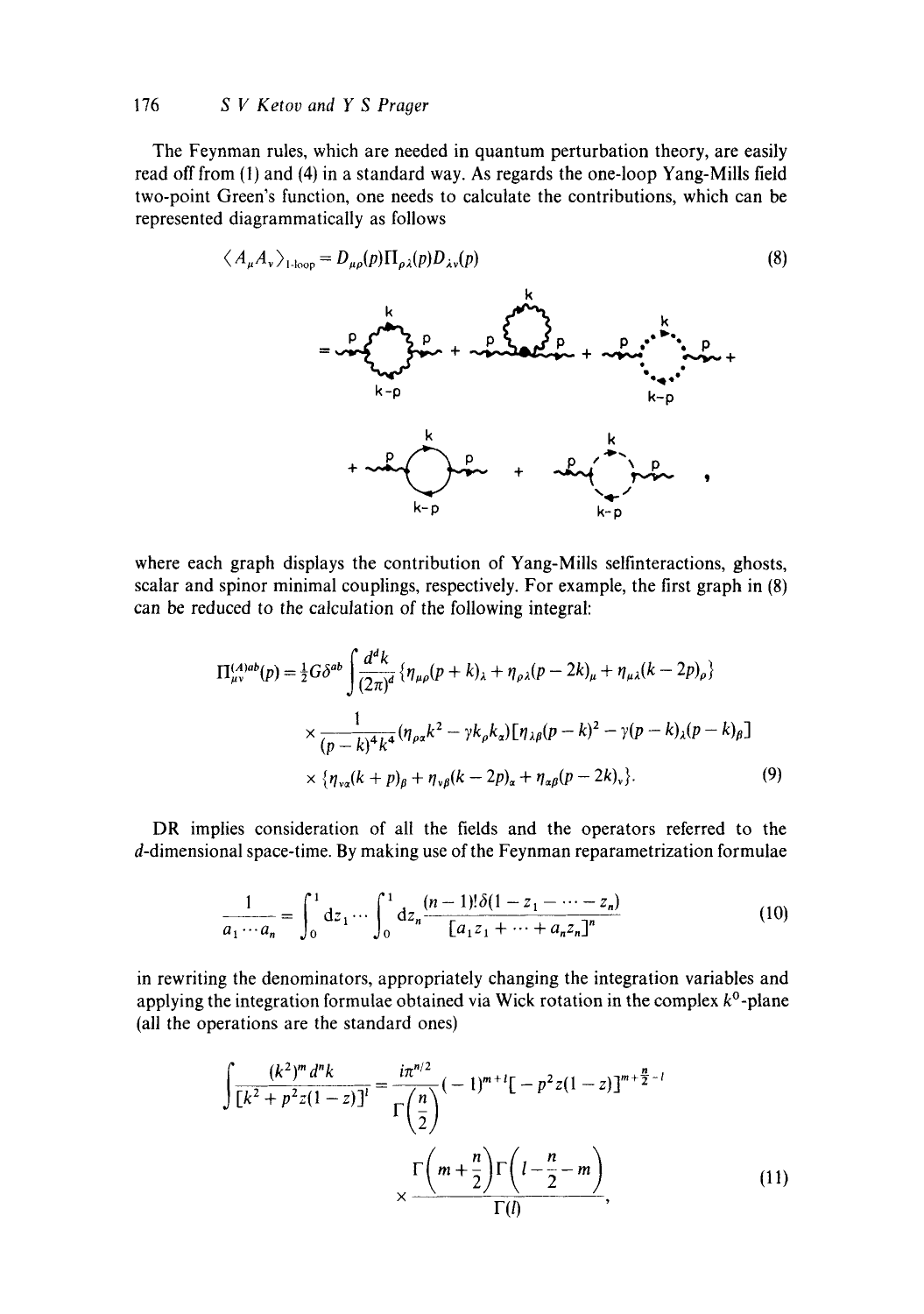the straightforward calculation of the polarization operator in (8) results in

$$
DR: \Pi_{\mu\nu}^{ab}(p) = \frac{i\delta^{ab}}{(4\pi)^{d/2}} (\eta_{\mu\nu} - p_{\mu}p_{\nu})(-p^2)^{\frac{d}{2}-2}
$$
  

$$
\times \frac{\Gamma\left(\frac{d}{2}-1\right)\Gamma\left(\frac{d}{2}\right)\Gamma\left(2-\frac{d}{2}\right)}{\Gamma(d)} \left\{(3d-2)G - \frac{1}{2}\gamma(2d-7)\right\}
$$
  

$$
\times (d-1)G - \frac{1}{4}\gamma^2(d-4)(d-1)G + C_2
$$
  

$$
+ \left(\frac{d}{2}-1\right)2^{(d_0/2)-1}R_2 \left\}
$$
 (12)

Any particular contribution of vector and ghost fields, scalars or spinors can be easily extracted from (12).  $\Pi_{\mu\nu}(p)$  is transverse, as is required from the Ward identity  $p^{\nu} \Pi_{\mu\nu}(p) = 0.$ 

Alternatively, SRDR prescription consists of continuing in the number of space-time dimensions from  $d_0$  to  $d < d_0$ , keeping the numbers of components of all other tensors fixed. Hence, we must take care in distinguishing between  $d_0$ -dimensional  $\eta_{\mu\nu}$  resulting from  $A_{\mu}A_{\nu}$ -contractions and *d*-dimensional  $\eta_{\mu\nu}^{(d)}$  resulting from  $k_{\mu}k_{\nu}$  momentum integrals. We thus calculate pure Yang-Mills contribution (including contribution of ghosts) to the polarization operator

$$
SRDR: \Pi_{\mu\nu}^{(A+c)ab}(p) = \frac{i\delta^{ab}G}{(4\pi)^{d/2}}(-p^2)^{\frac{d}{2}-2}\frac{\Gamma\left(\frac{d}{2}-1\right)\Gamma\left(\frac{d}{2}\right)\Gamma\left(2-\frac{d}{2}\right)}{\Gamma(d)}\\ \times \left\{4(d-1)\eta_{\mu\nu}p^2 - (d_0-2)\eta_{\mu\nu}^{(d)}p^2 - (4d-d_0-2)p_{\mu}p_{\nu}\right.\\ \left. - \frac{\gamma}{2}(d-1)\left[2(d-2)\eta_{\mu\nu}p^2 - 3\eta_{\mu\nu}^{(d)}p^2 - (2d-7)p_{\mu}p_{\nu}\right]\right.\\ \left. - \frac{\gamma^2}{4}(d-4)(d-1)\left[\eta_{\mu\nu}^{(d)}p^2 - p_{\mu}p_{\nu}\right]\right\}.\tag{13}
$$

The analogous SRDR-calculation of fermion contribution into the polarization operator results in

$$
SRDR: \Pi_{\mu\nu}^{(\psi)ab}(p) = \frac{i\delta^{ab}R_2 2^{n(d_0)}}{2(4\pi)^{d/2}}(-p^2)^{\frac{d}{2}-2}\Gamma\left(\frac{d}{2}-1\right)
$$

$$
\times \frac{\Gamma\left(\frac{d}{2}\right)}{\Gamma(d)}\Gamma\left(2-\frac{d}{2}\right)\{(d-1)\eta_{\mu\nu}-\eta_{\mu\nu}^{(d)}\}p^2 - (d-2)p_{\mu}p_{\nu}\},\tag{14}
$$

where we have introduced the notations

$$
n_M(d_0) = \frac{1}{2}d_0 - 1,
$$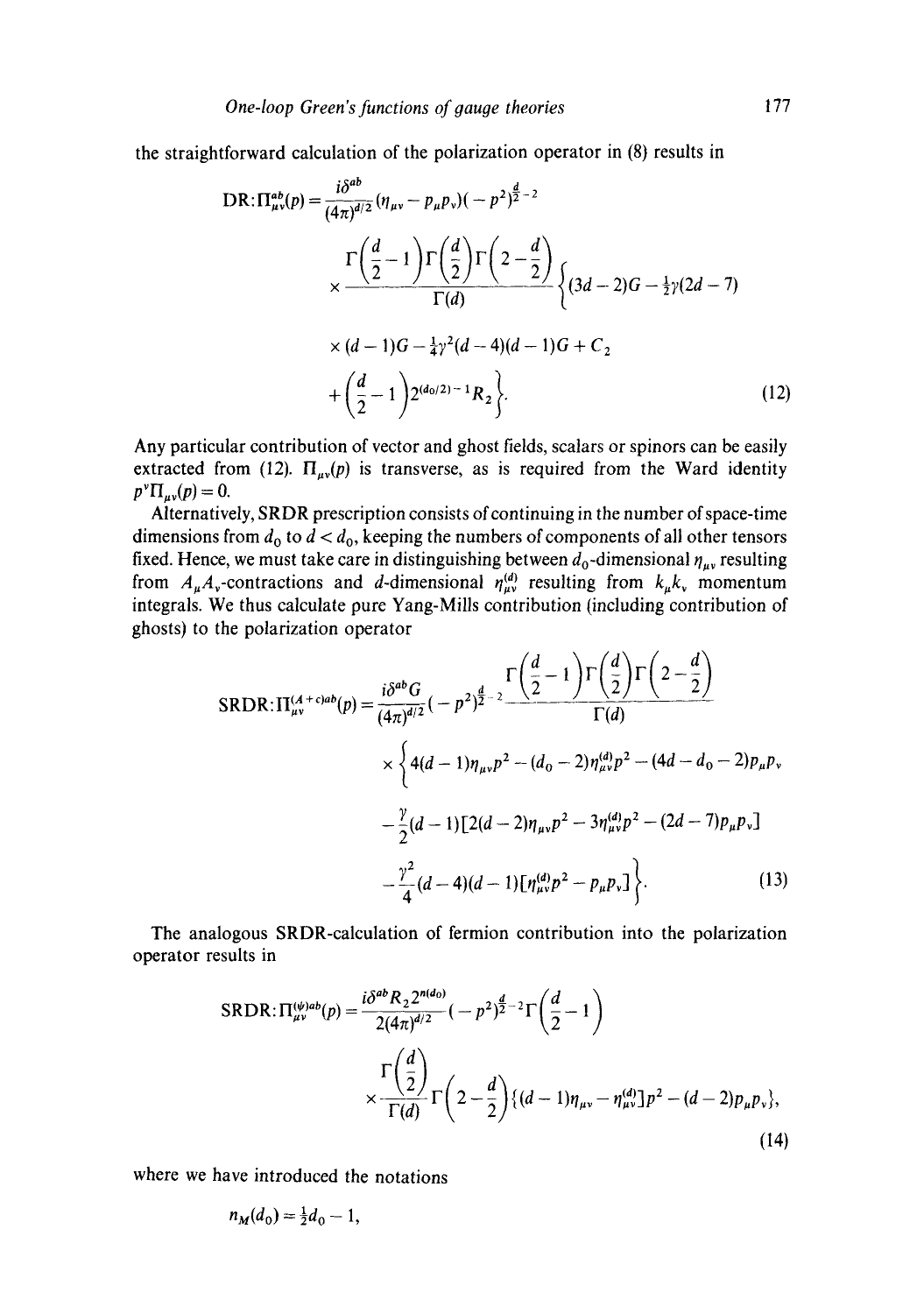178 *S V Ketov and Y S Prager* 

$$
n_{MW}(d_0) = \frac{1}{2}d_0 - 2\tag{15}
$$

for Majorana or Majorana-Weyl spinors, respectively. At the latter choice, the condition  $d_0 = 2 \pmod{8}$  is implied to be the case, as it is required for the existence of MW-spinors. Both the  $\Pi_{\mu\nu}^{(A+c)}$  and  $\Pi_{\mu\nu}^{(\psi)}$  are transverse in the d-dimensional vector field sector, as they should be.

The one-loop contribution to the scalar propagator in the theory (1) and (4) can be represented diagrammatically as follows

$$
\langle \Phi \Phi \rangle_{1\text{-loop}} = D(p)M(p)D(p)
$$
\n
$$
= \frac{P}{\sum_{k=p}} \left( \frac{k}{\sum_{k=p}} \right) + \frac{P}{\sum_{k=p}} \left( \frac{k}{\sum_{k=p}} \right)
$$
\n
$$
D(p)^{AB} = \frac{i\delta^{AB}}{p^2}.
$$
\n(16)

The straightforward DR-calculation of (16) results in

$$
M^{AB}(p) = \frac{i\delta^{AB}}{(4\pi)^{d/2}}\left(-p^2\right)^{\frac{d}{2}-1}\Gamma\left(\frac{d}{2}-1\right)\frac{\Gamma\left(\frac{d}{2}\right)}{\Gamma(d)}
$$
  
 
$$
\times \Gamma\left(2-\frac{d}{2}\right)(d-1)\left\{2C_1(\gamma[3-d]-2)-2^{n(d_0)}N_2\right\}.
$$
 (17)

It should be noted here that by choosing the Feynman gauge ( $\gamma = 0$ ) we recognize that the SRDR-derived  $\Pi_{\mu\nu}^{(A+c)}(p)$  in the  $(d_0 - d)$ -dimensional sector in (14) is precisely the contribution of the  $(d_0 - d)$  scalar/vector loop to the scalar mass operator  $M(p)$ in the adjoint representation of a gauge group.

Finally, we present the result of the calculation of the fermion mass operator in the theory  $(1)$  and  $(4)$ 

$$
\langle \psi \overline{\psi} \rangle_{1-loop} = S(p) \Sigma(p) S(p)
$$
\n
$$
= -\frac{p}{\sqrt{2\pi}} \sum_{k+p}^{k} \frac{p}{k+p} + \frac{p}{\sqrt{2\pi}} \sum_{k+p}^{k} \frac{p}{k+p}
$$
\n
$$
S_{\alpha\beta}^{QR}(p) = \frac{i\delta^{QR} [p_{\mu}\gamma^{\mu}]_{\alpha\beta}}{p^{2}}.
$$
\n(18)

In the one-loop approximation considered, the  $\Sigma(p)$  arrived at is as follows

$$
\Sigma_{\alpha\beta}^{QR}(p) = \frac{i\delta^{QR}}{(4\pi)^{d/2}} \left[ p_{\mu} \gamma^{\mu} \right]_{\alpha\beta} \left( -p^2 \right)^{\frac{d}{2}-2}
$$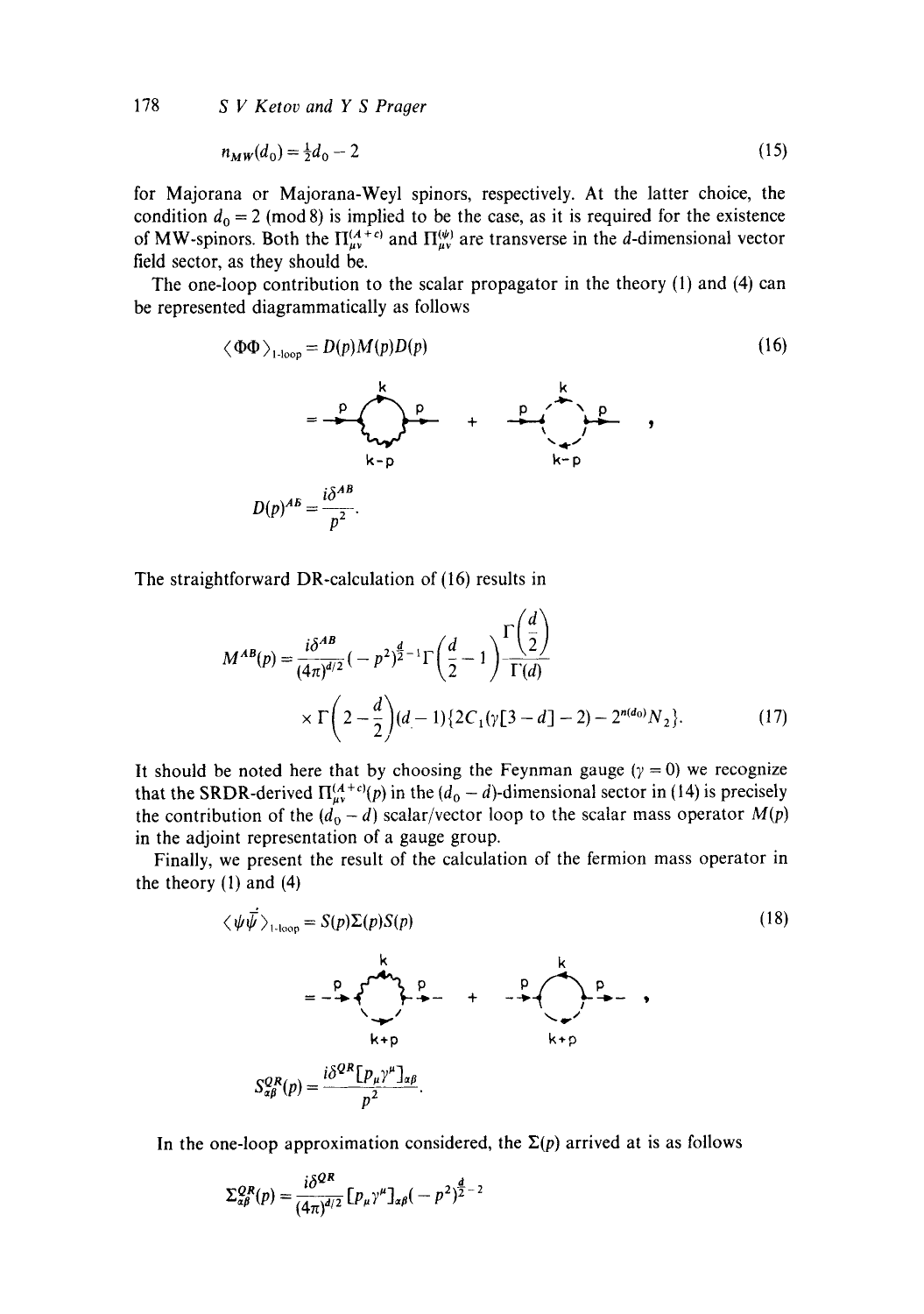$$
\times \Gamma\left(\frac{d}{2}-1\right) \frac{\Gamma\left(\frac{d}{2}\right)}{\Gamma(d)} \Gamma\left(2-\frac{d}{2}\right) (d-1)
$$
  
 
$$
\times \left\{(d-2)(\gamma-1)R_1 - N_1\right\}.
$$
 (19)

### **3. The SRDR regularized one-loop Green's functions of**  $N = 4$  **SSYM**

The N = 4 super-Yang-Mills model (Brink *et al* 1977) has the simplest representation in the  $d_0 = 10$  space-time in terms of the Yang-Mills field  $A^a_\mu$  and the Majorana-Weyl spinor field  $\psi_{\sigma}^{a}$  in the adjoint representation of a gauge group. The classical Lagrangian

$$
L_{\rm S} = -\frac{1}{4}(F^a_{\mu\nu})^2 + \frac{i}{2}\bar{\psi}^a\gamma^\mu(\partial_\mu\psi^a + A^c_\mu f^{acb}\psi^b)
$$
 (20)

is invariant (up to a total derivative) under the following supersymmetry transformation with a MW-spinor space-time independent parameter  $\varepsilon$ 

$$
\delta A^a_\mu = i \bar{\varepsilon} \gamma_\mu \psi^a,
$$
  
\n
$$
\delta \psi^a = -\frac{1}{2} \gamma^\mu \gamma^\nu F^a_{\mu\nu} \varepsilon.
$$
\n(21)

In the derivation of this result it is necessary to use the identity

$$
f^{abc}(\bar{\psi}^a \gamma_\mu \psi^b)(\bar{\epsilon} \gamma^\mu \psi^c) = 0, \tag{22}
$$

which is only true in  $d_0 = 2, 4, 6$  and 10 dimensions and is retained by dimensional reduction. This identity enables us to anticipate the failure of conventional DR in its naive form to preserve the supersymmetry Ward identities, since if we were to go down to  $d < 10$  with d-dimensional gamma matrices, (22) would no longer hold. Instead, this identity is clearly valid with ten-dimensional  $32 \times 32$  gamma matrices.

In quantum theory we consider the total effective Lagrangian with the gauge-fixing and ghost terms included according to general Faddeev-Popov prescription (in  $\alpha$ -gauge). Now only the SRDR prescription works and so the formulae (13) and (14) should be applied in the particular case  $d_0 = 10$  with the restrictions

$$
\psi^a = \gamma_{11} \psi^a; \quad R_1 = R_2 = -G. \tag{23}
$$

Adding contributions (13) and (14) together under these conditions results in

$$
\Pi_{\mu\nu}^{ab}(p) = \frac{-i\delta^{ab}G}{(4\pi)^{d/2}}(-p^2)^{\frac{d}{2}-2}
$$
\n
$$
\times \frac{\Gamma\left(\frac{d}{2}-1\right)\Gamma\left(\frac{d}{2}\right)\Gamma\left(2-\frac{d}{2}\right)}{\Gamma(d)}\left\{4(\eta_{\mu\nu}^{(d)}p^2 - p_{\mu}p_{\nu}) - \frac{\gamma}{2}(d-1)\right\}
$$
\n
$$
\times \left[2(d-2)\eta_{\mu\nu}p^2 - 3\eta_{\mu\nu}^{(d)}p^2 - (2d-7)p_{\mu}p_{\nu}\right] - \frac{1}{4}\gamma^2(d-4)(d-1)\times(\eta_{\mu\nu}^{(d)}p^2 - p_{\mu}p_{\nu})\left.\right\}.
$$
\n(24)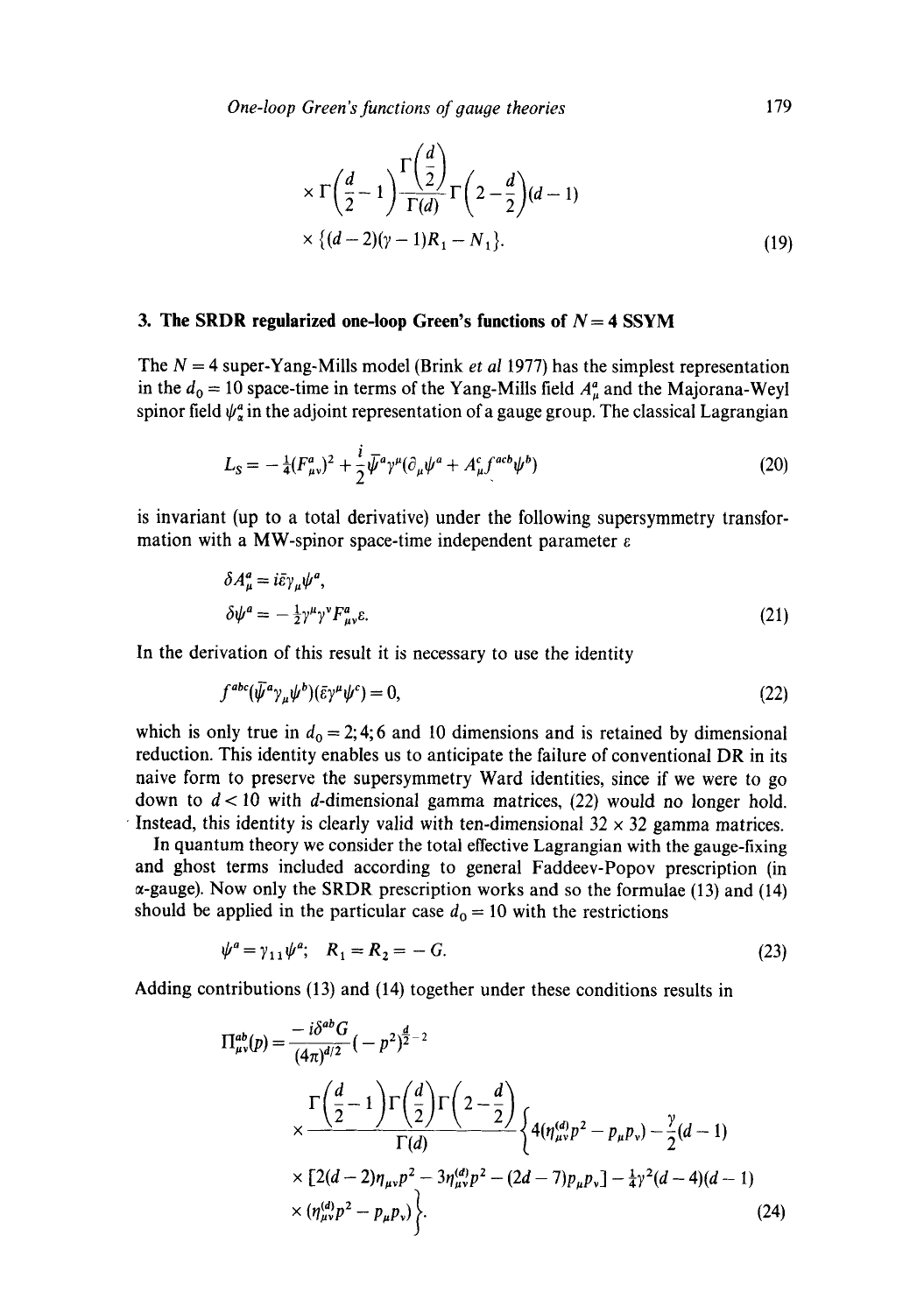We note, in passing, that some particular cancellations between (13) and (14) take place under the conditions (23).

The calculation of the SRDR-regularized fermion mass operator in the  $N = 4$  SSYM is quite analogous. The result turns out to be essentially the same as that in (19) with  $N_1 = 0$  and  $R_1 = -G$ .

$$
\Sigma_{\alpha\beta}^{ab}(p) = \frac{i\delta^{ab}G}{(4\pi)^{d/2}} \left[ p_{\mu} \gamma^{\mu} \frac{1}{2} (1 + \gamma_{11}) \right]_{\alpha\beta} (-p^2)^{\frac{d}{2} - 2}
$$
\n
$$
\times \frac{\Gamma\left(\frac{d}{2}\right)}{\Gamma(d)} \Gamma\left(\frac{d}{2} - 1\right) \Gamma\left(2 - \frac{d}{2}\right) (d - 2)(d - 1)(1 - \gamma)
$$
\n
$$
= \frac{-i\delta^{ab}G\alpha}{(4\pi)^{d/2}} \left[ p_{\mu} \gamma^{\mu} \frac{1}{2} (1 + \gamma_{11}) \right]_{\alpha\beta} (-p^2)^{\frac{d}{2} - 2}
$$
\n
$$
\frac{\Gamma^2\left(\frac{d}{2}\right)}{2\Gamma(d - 1)} \Gamma\left(2 - \frac{d}{2}\right). \tag{25}
$$

The supersymmetry Ward identity is derived by a set of standard tricks. First, one defines the generating functional  $\Gamma(A^a_\mu, \psi^a)$  of the one-particle-irreducible (1PI) Green's functions by a functional Legendre transform of

$$
Z(J^a_\mu, \bar{J}^a) = \int [dA \, d\psi \, d\bar{c} \, dc] \exp\left\{i \int d^{10} x L_{S, \text{tot}}\right\},\tag{26}
$$

where conventional sources  $J^a_\mu$  and  $\bar{J}^a$  coupled to  $A^a_\mu$  and  $\psi^a$ , respectively, have been added to  $L_{S, tot}$ . Second, one considers the variation of generating functional under an infinitesimal supersymmetry transformation (21) on the fields. Keeping in mind the invariance of the integration measure under the change of variables, varying Z and operating on the resulting equation in terms of the  $\Gamma(A^a_\mu, \psi^a)$  with

$$
\left(\frac{\delta}{\delta A_{\nu}^c(z)}\right)\left(\frac{\delta}{\delta \bar{\psi}^f(y)}\right),\tag{27}
$$

the following identity is obtained in the Feynman gauge (cf Capper *et al* 1980)

$$
\frac{\delta J_{\mu}^{a}(z')}{\delta A_{\nu}^{c}(z)} \frac{\delta \overline{J}^{b}(y')}{\delta \overline{\psi}^{f}(y)} \langle \delta^{10}(z'-x) \overline{\epsilon} \gamma^{\mu} \psi^{a}(x) \psi^{b}(y') \rangle \n+ \frac{1}{2} \frac{\delta \overline{J}^{a}(y')}{\delta \overline{\psi}^{f}(y)} \frac{\delta J^{b\mu}(z')}{\delta A_{\nu}^{c}(z)} \langle \delta^{10}(y'-x) i A_{\mu}^{b}(z') \gamma^{\rho} \gamma^{\sigma} F_{\rho \sigma}^{a}(x) \epsilon \rangle \n+ \frac{\delta^{2} \overline{J}^{a}(y')}{\delta A_{\nu}^{c}(z) \delta \overline{\psi}^{f}(y)} \langle \partial^{\rho} A_{\rho}^{b}(x) \overline{\epsilon} \gamma^{\sigma} \partial_{\sigma} \psi^{b}(x) \overline{\psi}^{a}(y) \rangle \n+ \frac{\delta \overline{J}^{a}(y')}{\delta \overline{J}^{f}(y)} \frac{\delta J^{b\mu}(z')}{\delta A_{\nu}^{c}(z)} \langle \partial^{\rho} A_{\rho}^{b}(x) \overline{\epsilon} \gamma^{\sigma} \partial_{\sigma} \psi^{b}(x) \psi^{a}(y') i A_{\mu}^{h}(z') \rangle
$$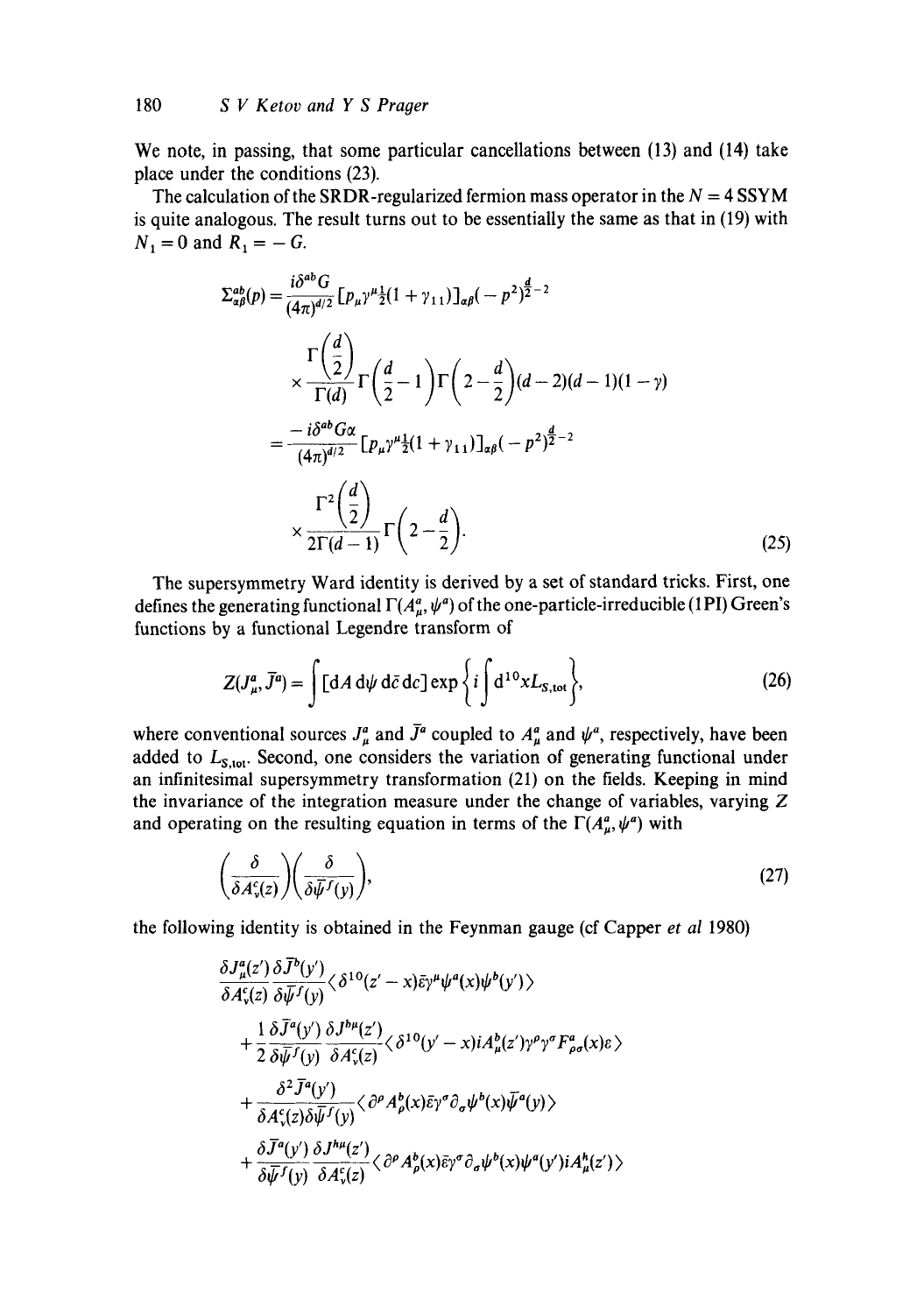*One-loop Green's functions of gauge theories* 181

$$
+\frac{\delta^2 \bar{J}^b(y')}{\delta A^c_{\nu}(z)\delta \bar{\psi}^f(y)} \langle f^{apq}\psi^b(y')\partial^{\mu}\bar{c}^a(x)\bar{\epsilon}\partial_{\mu}\psi^p(x)c^q(x)\rangle +\frac{\delta \bar{J}^b(y')}{\delta \bar{\psi}^f(y)}\frac{\delta J^{h\mu}(z')}{\delta A^c_{\nu}(z)} \langle f^{apq}\psi^b(y')iA^h_{\mu}(z')\partial_{\mu}\bar{c}^a(x)\bar{\epsilon}\gamma^{\mu}\psi^p(x)c^q(x)\rangle.
$$
 (28)

The integration over the points y', z' and x is understood. The notation  $\langle \cdots \rangle$  stands for

$$
\int [dA d\psi d\bar{c} dc] (\cdots) \exp \left\{ i \int d^{10}x L_{S, tot} \right\}.
$$
 (29)

Now 1PI Green's functions are given by functional derivatives acting on sources, for example,

$$
\frac{\delta J^{a\mu}(z')}{\delta A_{\nu}^{c}(z)} = \frac{\delta^{2} \Gamma}{\delta A_{\mu}^{a}(z') \delta A_{\nu}^{c}(z)} = G^{ac\mu\nu}(z', z). \tag{30}
$$

In the tree approximation the validity of the Ward identity (28) is guaranteed by the identity (22), as it should. The verification of the identity (28) at the one-loop level is considerably more subtle. Here we emphasize the necessity to carefully distinguish between  $d_0$ -dimensional  $\eta_{uv}$  and d-dimensional  $\eta_{uv}^{(d)}$  Kronecker deltas, resulting from  $A_uA_v$  contractions and from  $k_u k_v$  momentum integrals, respectively, in actual quantum calculations. In particular, it results in the different ways in which  $d$  and  $d_0$  enter Feynman rules. This essential technical device should be taken into account also if one wishes to extend SRDR prescription to higher orders of perturbation theory.

The verification of the Ward identity (28) by making use of the SRDR prescription goes exactly as in the well-known four-dimensional case (Capper *et al* 1980) and is not reported in detail here. The mismatch between  $\eta_{\mu\nu}$  and  $\eta_{\mu\nu}^{(d)}$ , d and  $d_0$ , can be viewed as arising from  $\varepsilon$ -scalars  $(\varepsilon = d_0 - d)$  if we decompose the ten-dimensional vector field  $A_{\mu}$  into an *d*-dimensional vector  $A_i$  plus *ε*-scalars  $A_{\sigma}(d \le \sigma \le d_0)$ . To see how maintaining the difference between  $\eta_{\mu\nu}$  and  $\eta_{\mu\nu}^{(d)}$  allows the one-loop supersymmetry Ward identities to go through while setting  $\eta_{\mu\nu}^{(d)} = \eta_{\mu\nu}$ , i.e. going the case of conventional DR, causes breakdown in the proof, one should extract from (28) the contribution of the e-scalars. This contribution results from the first and the second terms in (28) and it is just the difference between the SRDR- and the DR-calculated Yang-Mills and fermion two-point one-loop Green's functions, respectively. Examining this difference by making use of (13), (14), (19), (24) and (25) leads to the conclusion that the infinite parts of the diagrams satisfy the Ward identity independently on the dimensional regularization scheme chosen, but the finite parts only do if SRDR is employed (owing to the nonvanishing contribution of the  $\varepsilon$ -scalars in (28) from  $\varepsilon$ -scalar loop and e-scalar/fermion loop).

The structure of the infra-red and ultra-violet divergences of the  $N = 4$  SSYM as well as the  $\beta$ -function are well-known, for example, from superstring considerations (Schwarz 1982) and computer calculations (Avdeev *et al* 1980) and are not discussed here.